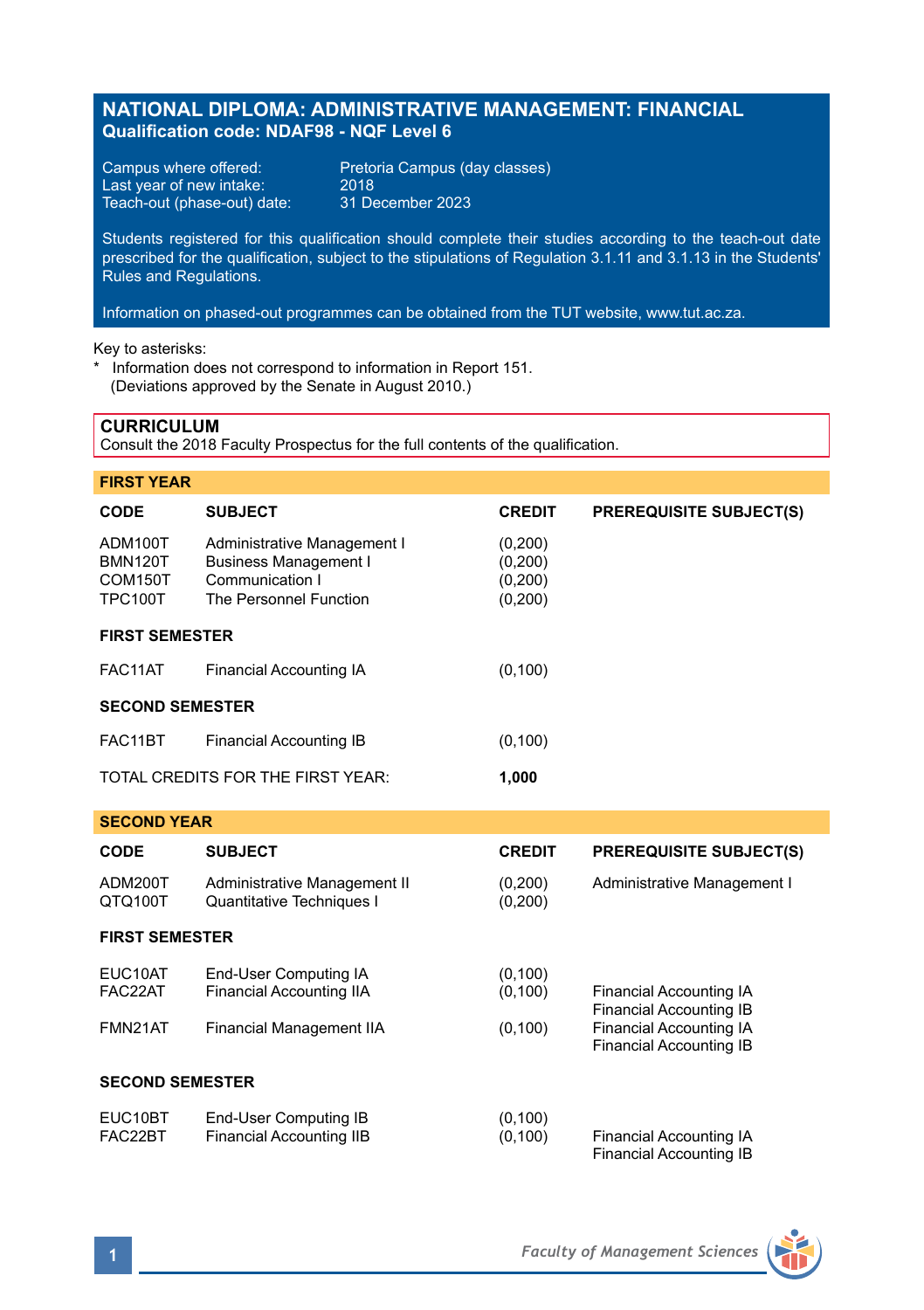**THIRD YEAR CODE SUBJECT CREDIT PREREQUISITE SUBJECT(S)** ADM310T Administrative Management III (0,200) Administrative Management II<br>OEF150T Organisational Effectiveness I (0,200) Organisational Effectiveness I **FIRST SEMESTER** EXP3AAT Work-Integrated Learning\* (offered in the (0,200) Administrative Management II<br>financial Management IIA Financial Management IIA Financial Management IIB EXP3AAR Work-Integrated Learning\* (re-registration) (0,000) (offered in the first or second semester) FMN30AT Financial Management IIIA (0,100) Financial Management IIA Financial Management IIB TAX10AT Taxation IA (0,100) Financial Accounting IA Financial Accounting IB **SECOND SEMESTER** FMN30BT Financial Management IIIB (0,100) Financial Management IIA Financial Management IIB TAX10BT Taxation IB (0,100) Financial Accounting IA Financial Accounting IB TOTAL CREDITS FOR THE THIRD YEAR: **1,000** TOTAL CREDITS FOR THE QUALIFICATION: **3,000**

FMN21BT Financial Management IIB (0,100) Financial Accounting IA

TOTAL CREDITS FOR THE SECOND YEAR: **1,000**

# **SUBJECT INFORMATION (OVERVIEW OF SYLLABUS)**

The syllabus content is subject to change to accommodate industry changes. Please note that a more detailed syllabus is available at the Department or in the study guide that is applicable to a particular subject. At time of publication, the syllabus content was defined as follows:

# **A**

# **ADMINISTRATIVE MANAGEMENT I (ADM100T) 1 X 3-HOUR PAPER**

*(Subject custodian: Department of Management and Entrepreneurship)* The role of administrative management. Organisation and structures. Management of the office and communication in the office. Office systems and procedures. Location and layout of the office. The office environment. Equipment and furniture. (Total tuition time: not available)

# **ADMINISTRATIVE MANAGEMENT II (ADM200T) 1 X 3-HOUR PAPER**

# *(Subject custodian: Department of Management and Entrepreneurship)*

Management of information. Written communication. Micro- and reprographics. Telecommunication and electronic systems. Meetings and procedures. (Total tuition time: not available)

# **ADMINISTRATIVE MANAGEMENT III (ADM310T) 1 X 3-HOUR PAPER**

# *(Subject custodian: Department of Management and Entrepreneurship)*

Training, motivation and supervision of administrative staff. Cultural differences. Coordination. Problem-solving and time management. Quality and cost control. (Total tuition time: not available)

Financial Accounting IB

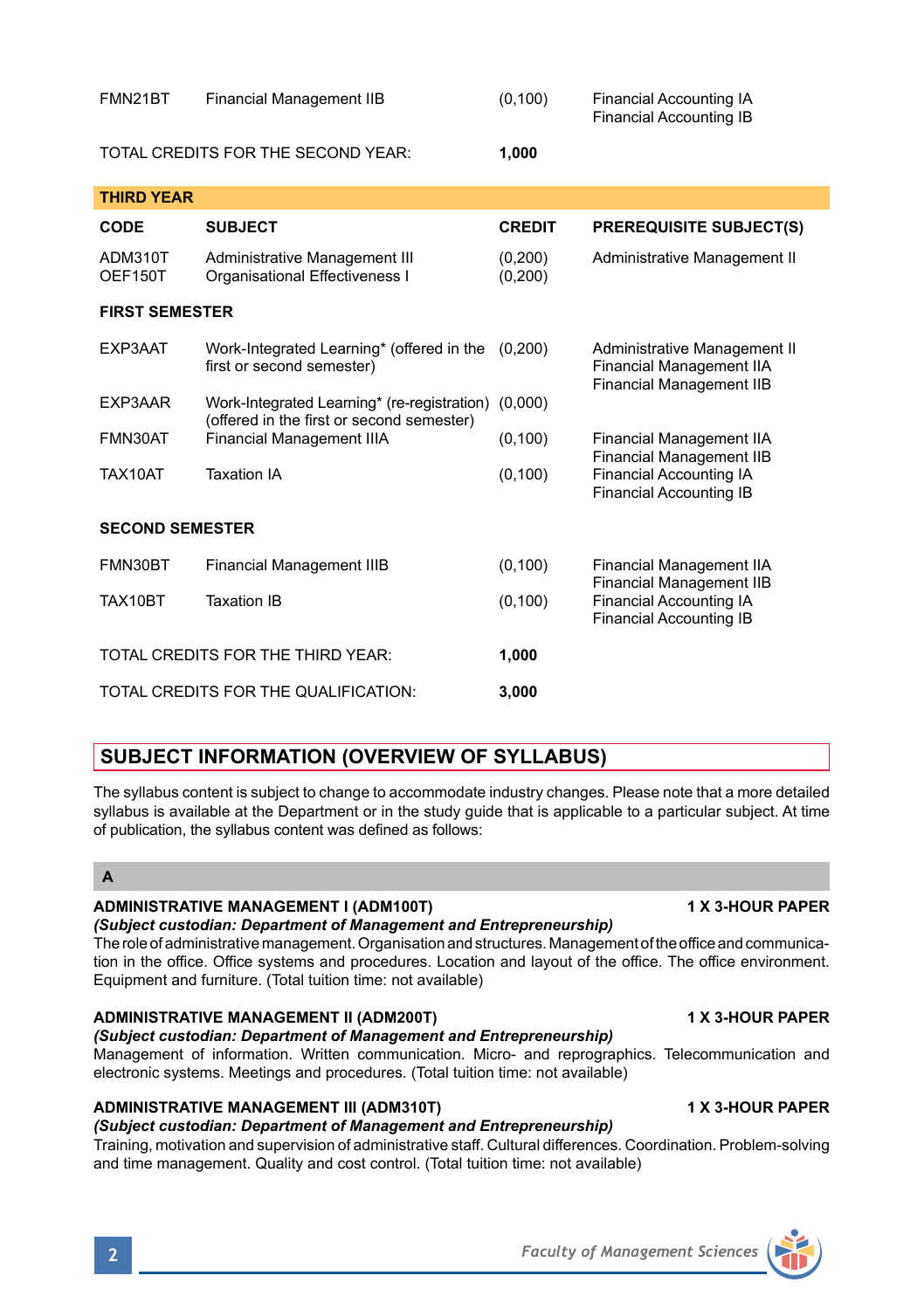### **BUSINESS MANAGEMENT I (BMN120T) 1 X 3-HOUR PAPER**

### *(Subject custodian: Department of Management and Entrepreneurship)*

A focus on the different management functions of business organisations in the South African environment. It describes how managers should manage resources and activities in such a way that organisations can operate as profitably as possible. (Total tuition time: not available)

### **C**

### **COMMUNICATION I (COM150T) 1 X 3-HOUR PAPER**

### *(Subject custodian: Department of Applied Languages)*

Developing basic communication skills through the four basic skills in language learning and usage. Communication theory, verbal and non-verbal communication, presentation skills, report writing, meetings and interviews. (Total tuition time: ± 90 hours)

### **E**

# **END-USER COMPUTING IA (EUC10AT) CONTINUOUS ASSESSMENT**

### *(Subject custodian: End User Computing Unit)*

Students have to acquire theoretical knowledge (computing fundamentals) and practical skills as end-users in operating systems and MS Office Suite applications (MS Word, MS Excel and MS PowerPoint) on an introductory level. Students will do online and computer-based tests. The modules are mapped with SAQA and IC3 Essential Skills for Digital Literacy (international certification). (Total tuition time: ± 40 hours)

### **END-USER COMPUTING IB (EUC10BT) CONTINUOUS ASSESSMENT**

### *(Subject custodian: End User Computing Unit)*

Students have to acquire practical skills as end-users in MS Office Suite applications (MS Excel Intermediate and MS Access Essentials), graphic design and dealing with the Internet, networks and how to search for information. Students will do online and computer-based tests. The modules are mapped with SAQA and IC3 Essential Skills for Digital Literacy (international certification). (Total tuition time: ± 30 hours)

### **F**

### **FINANCIAL ACCOUNTING IA (FAC11AT) 1 X 3-HOUR PAPER**

### *(Subject custodian: Department of Accounting)*

The basic introductory elements of accounting, the application of Generally Accepted Accounting Practice (GAAP) in the business world, constructive interpretation and application of accounting information. (Total tuition time: ± 64 hours)

### **FINANCIAL ACCOUNTING IB (FAC11BT) 1 X 3-HOUR PAPER**

# *(Subject custodian: Department of Accounting)*

The principles of Generally Accepted Accounting Practice (GAAP). The different undertakings. The various forms of financial reporting for the different undertakings. (Total tuition time:  $\pm 64$  hours)

# **FINANCIAL ACCOUNTING IIA (FAC22AT) 1 X 3-HOUR PAPER**

# *(Subject custodian: Department of Accounting)*

The accounting approach to transactions, financial statements and disclosure in respect of Companies, Incomplete records, revenue, property plant and equipment. Events after statement of financial position and inventories. (Total tuition time: ± 60 hours)

### **FINANCIAL ACCOUNTING IIB (FAC22BT) 1 X 3-HOUR PAPER**

### *(Subject custodian: Department of Accounting)*

The accounting treatment of Group statements and Statement of Cash flow according to IFRS standards. Branch accounting. Recording of taxation (deferred) according to IFRS standards. Foreign exchange. Earnings per share. Analysis and interpretation of financial statements. (Total tuition time: ± 60 hours)

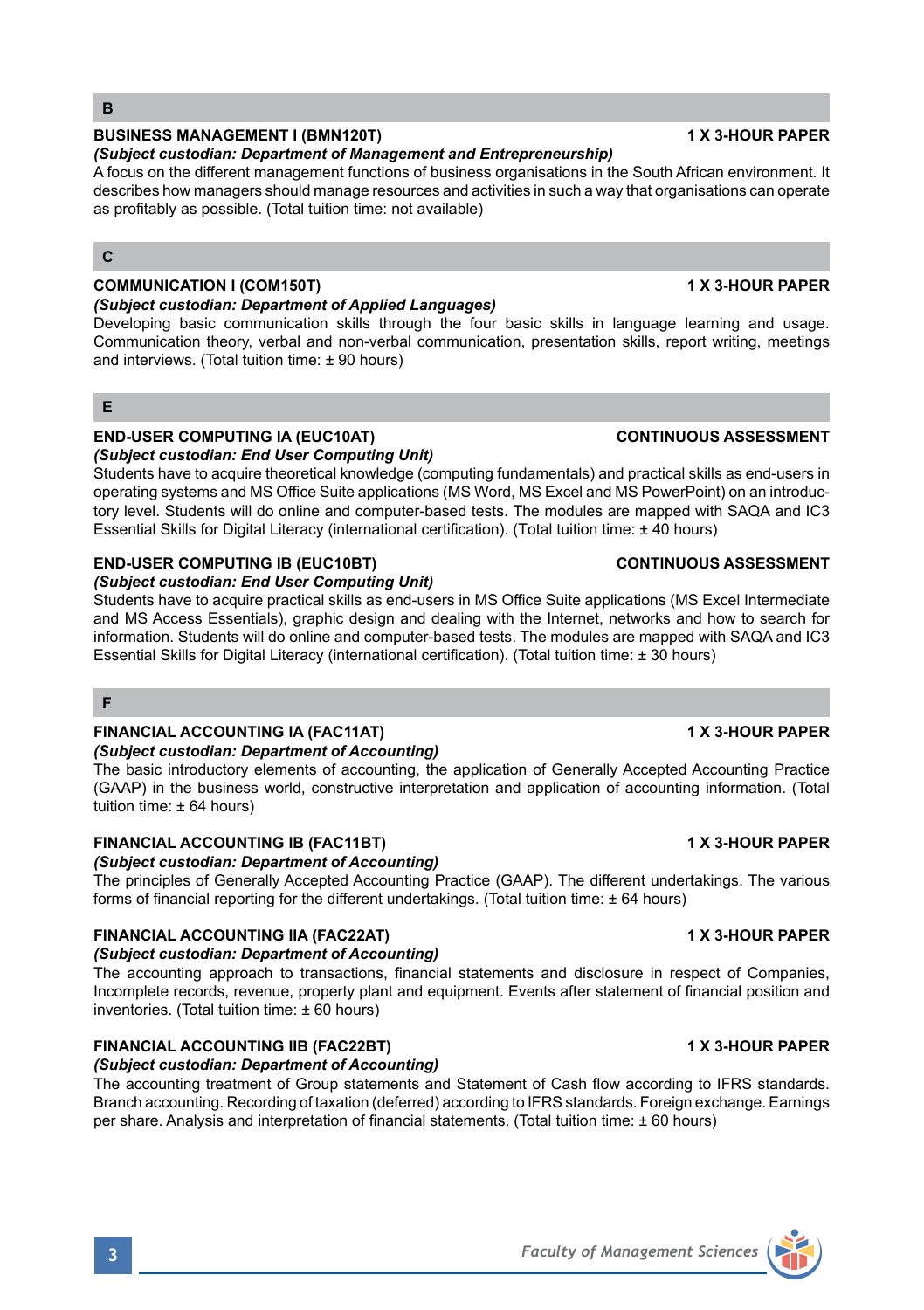# **FINANCIAL MANAGEMENT IIA (FMN21AT) 1 X 3-HOUR PAPER**

### *(Subject custodian: Department of Finance and Investment)*

Introduction to financial management, financial statement analysis, introduction to time-value of money, introduction to risk and return for stand-alone financial assets. (Total tuition time: not available)

### **FINANCIAL MANAGEMENT IIB (FMN21BT) 1 X 3-HOUR PAPER**

### *(Subject custodian: Department of Finance and Investment)*

Current asset management, current liability management, leverage and capital structure, cash flow determination. (Total tuition time: not available)

### **FINANCIAL MANAGEMENT IIIA (FMN30AT) 1 X 3-HOUR PAPER**

### *(Subject custodian: Department of Finance and Investment)*

Cash management, advanced time-value of money, introduction to fixed interest securities, introduction to portfolio risk. (Total tuition time: not available)

### **FINANCIAL MANAGEMENT IIIB (FMN30BT) 1 X 3-HOUR PAPER**

### *(Subject custodian: Department of Finance and Investment)*

Determining the cost of capital, capital budgeting techniques, security valuation, dividend policy. (Total tuition time: not available)

**O**

# **ORGANISATIONAL EFFECTIVENESS I (OEF150T) 1 X 3-HOUR PAPER**

### *(Subject custodian: Department of Operations Management)*

An introduction to the concepts of productivity and work study is given as well as why work study is a valuable tool to management. Method study is presented in detail according to the SREDEDIM steps. Various methods of recording information are discussed and practiced via case studies. The questioning technique is used to design the proposed procedure and workplace layout. After the proposed procedure and workplace layout is designed, time studies, as one of the work quantification techniques, are taught to enable the student to measure the time for the proposed procedure. The student is taught to determine a standard time for procedures and processes. This enables the student to determine savings in terms of time and cost. (Total tuition time: ± 96 hours)

### **Q**

### **QUANTITATIVE TECHNIQUES I (QTQ100T) 1 X 3-HOUR PAPER**

### *(Subject custodian: Department of Mathematics and Statistics)*

Introduction to statistics and sampling methods, organisation and description of data using tables and graphs, measures of location and dispersion, basic probability, probability distributions (binomial, poisson, normal), Introduction to sampling distributions (means and proportions), confidence intervals, hypothesis testing, Chisquared tests, regression and correlation analysis, time series analysis, index numbers, elementary interest calculations. (Total tuition time: ± 100 hours)

### **T**

# **TAXATION IA (TAX10AT) 1 X 3-HOUR PAPER TAXATION IB (TAX10BT)**

# *(Subject custodian: Department of Accounting)*

A thorough study of the current tax and its practical application, especially in respect of companies, individuals and partnerships. (Total tuition time: ± 45 hours)

## **THE PERSONNEL FUNCTION (TPC100T) 1 X 3-HOUR PAPER**

### *(Subject custodian: Department of People Management and Development)*

Introduction to human behaviour. Introduction to human resource management. Job evaluation, human resource planning and recruitment, selection and induction. Individual and organisational development. Performance management. Compensation, integration, maintenance, retirement. (Total tuition time: ± 96 hours)